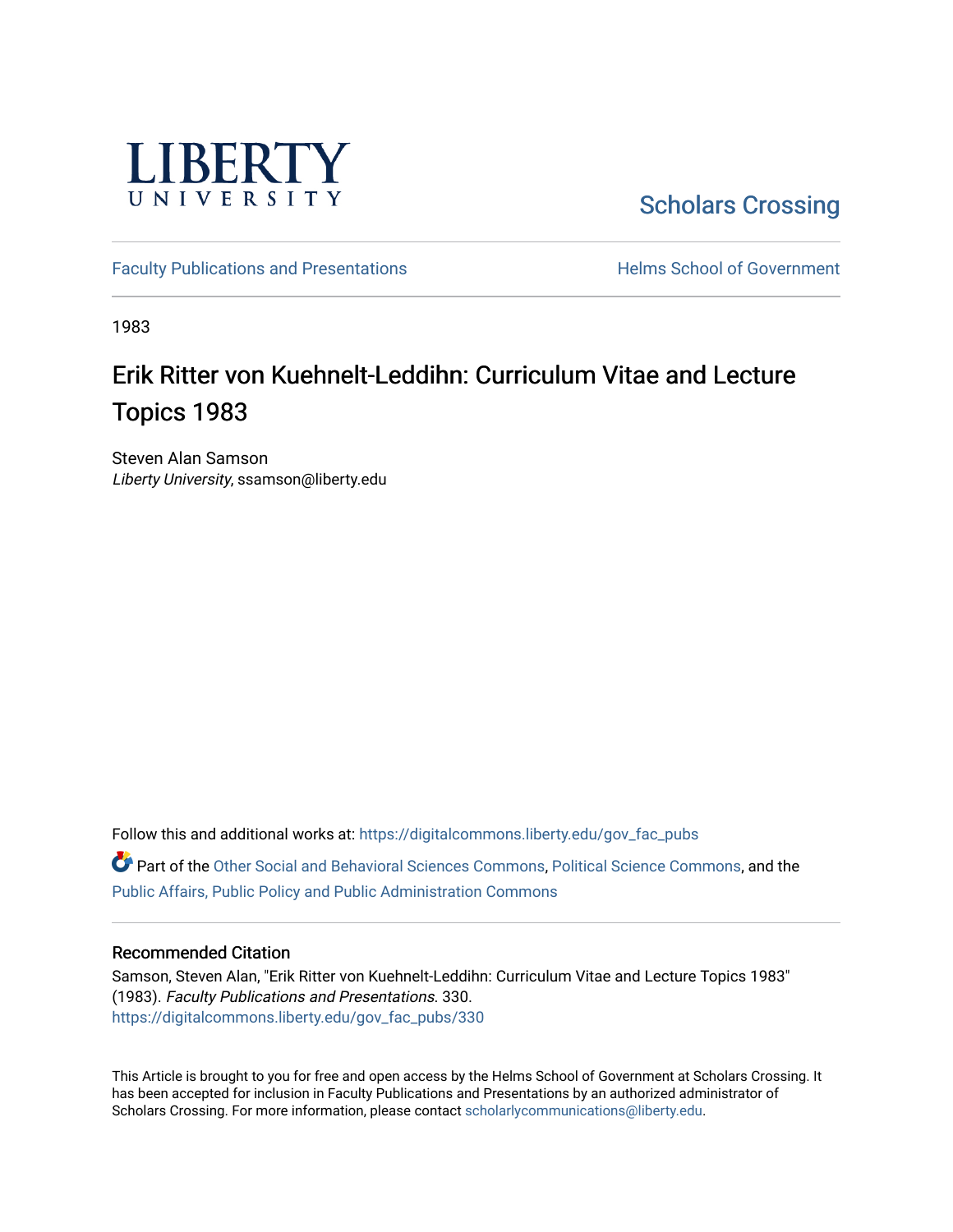

## Erik Ritter von Kuehnelt-Leddihn: Curriculum Vitae and Lecture Topics

Born July 31, 1909 in Austria, I began to study civil and canonic law at the University of Vienna, but took up political science when I transferred to the University of Budapest in 1929, where I gOt my doctor's degree. In between I also attended courses at the Theological School of Vienna University. I speak - more or less fluently  $-$  eight languages and have a reading knowledge of 11 ochers, necessary for my research.

At sixteen I began to write for newspapers and periodicals (the first being the London *Spectator)* and at the age of twenty I was sent to Russia as special correspondent for a Hungarian daily.

In 1937 I went to Georgetown University where I taught for one year. After a visit to Spain during the Civil War I returned to the United States where I soon was made head of the Department of History and Sociology at St. Peter's College, Jersey City. In 1942-1943 I also taught a course of Japanese at Fordham University. At the end of that year I joined the faculty of Chestnut Hill College, Philadelphia, where I remained until the summer of 1947, when I resettled in Austria to devote myself to reading, writing and further studies, visiting America every year.

Knowing all European countries, I started in 1955 to make annual trips either to the Subarctic, the Southern Hemisphere, or around the world. Thus I regularly alternated periods of study with periods of travel in order to gain firsthand information and impressions. In the past two decades I have visited the following countries: Iceland, Greenland, Guatemala, Costa Rica, Panamá, Haiti, Santo Domingo, Puerto Rico, Antigua, Guadeloupe, Curaçao, Colombia, Venezuela, Ecuador, Peru, Bolivia, Chile, Argentina, Uruguay, Paraguay, Brazil, Tahiti, Fiji, Australia and Tasmania, New Guinea, New Zealand, Hawaii, Japan, the Philippines, Korea, China, Hong-Kong and Macao, Vietnam, Laos, Cambodia, Thailand, Burma, Singapore, India, Indonesia, Nepal, Pakistan, Malaysia, Iran, the USSR and Siberia, Turkey, Irak, Kuweit, Jordan, Israel, Cyprus, Lebanon, Egypt, Libya, Tunisia, Algeria, Morocco, Senegal, Liberia, the Spanish Sahara, Ivory Coast, Ghana, Nigeria, Ethiopia, Kenya, Rwanda, Congo-Kinshasa, Congo-Brazzaville, Angola, South Africa, Morambique, Rhodesia, Mauritius. Most of these countries I have visited on several occasions, Vietnam, for instance, five times and Northern Ireland recently twice. The United States? I know all 50 States, including Puerto Rico and the Canal Zone.

Among my novels I would like to mention *Gates of Hell*  (Salzburg, London, New York, Poznan, Milan, Budapest); *Night over the East* (Salzburg, London); *Moscow* 1979 (Lon-

don, New York, Zürich, São Paulo, Madrid, Santiago, Freiburg, Paris); *Black Banners* (London, Caldwell, Paris, Madrid); *Die Gottlosen* (Salzburg, Roosendaal).

My theoretical books include *Liberty or Equality?* (London and Caldwell 1952, Madrid 1962, Rome 1966). A greatly enlarged German edition, almost double in size, came out in Salzburg in 1953. A brief treatise, *America's Founding Fathers*  (Vienna 1948) was written to correct certain misunderstandings, entertained by Americans and Europeans alike, concerning American realities. I have also contributed essays to *Catholicism in America* (New York 1954), *Realities* (Milw:tukee 1958), *Wanderwege* (Zurich 1961), *Between Two*  Cities (Chicago 1962), *Lateinamerika* (Zürich 1962), Schicksalsfragen der Westlichen Zivilisation (Zürich 1965), Moskau-*Pelzing* (Olten 1965), *Seeds of Anarchy* (Dallas 1969), *Adel :'n .Osterreich* (Vienn:t 1971), *Konservatismus International*  (Stuttgart 1973), and an account of early American history for the *Handbltch der Wcltgeschichte* (Olren 1956). Other published works of non-fiction are *Neoconservatismo y Neo*liberalismo (Madrid 1955), essays on the Catholic faith and the liberal position, and the relationship between Christianity and technology in *Ordo* (volumes X and XIII), as well as a panoramic sketch of the role of freedom in the Catholic Church: Zwischen Ghetto und Katakombe (Salzburg 1960), the last chapter of which is also contained in the anthology *Gendai Shicbo to leatorishizumu* (Tokyo 1959). Two small v(llumes, *Lateinamerika* - *Geschichte eines Scheiterns* (Osnabrück 1967) and *Herz, Hirn und Rückgrat* (Osnabrück 1968), the latter illustrated with my own paintings and published in Chicago (1969) as *The Timeless Cbristian,* arc among my later publications. The most recent ones are Amerika, Leit*bild im Zwielicht* (Einsiedeln-Cologne 1971), *Luftschlosser, Liigen u"d Legcnden* (Vienn:t 1972), and *Leftism* - *From*  Sade and Marx to Hitler and Marcuse (New Rochelle 1974). *Das Ralsel der Liebe* (Vienna 1975), deals with the relationship between the sexes.

In the field of journalism I have written for: *Tomorrow*, *The Catholic World, Tbe Commonweal, America, The Geograpbic Review, The SOllthwest Review, The Journal of the History of Ideas, Modern Age, New Scholasticism, Journal*  of Central European Affairs, The National Review, The *Critic, Thought, The Freeman, Confluence* (all in the United States); *The Dublin Review, The Tablet, The Catholic Herald*  (all in London). In Germany and Austria I contributed to *Frankfurter Hefte, Die Industrie, Una Sancta, Neues Abend*land, Rheinischer Merkur, Wort und Wahrheit, Deutsche Zei*tung, Dctttschiandmagazin, Criticon, Die Furche, Hochland, Die Presse, Die Welt,* in Italy to *Humanitas,* in Spain to *Revista del Occidente* and *Nuestro Tiempo,* in Argentina to *Criterio,* in Sweden to *Credo, Samtid och Framtid,* in Norway to *Farmand,* in Switzerland to *Schweizer Rundschau* and